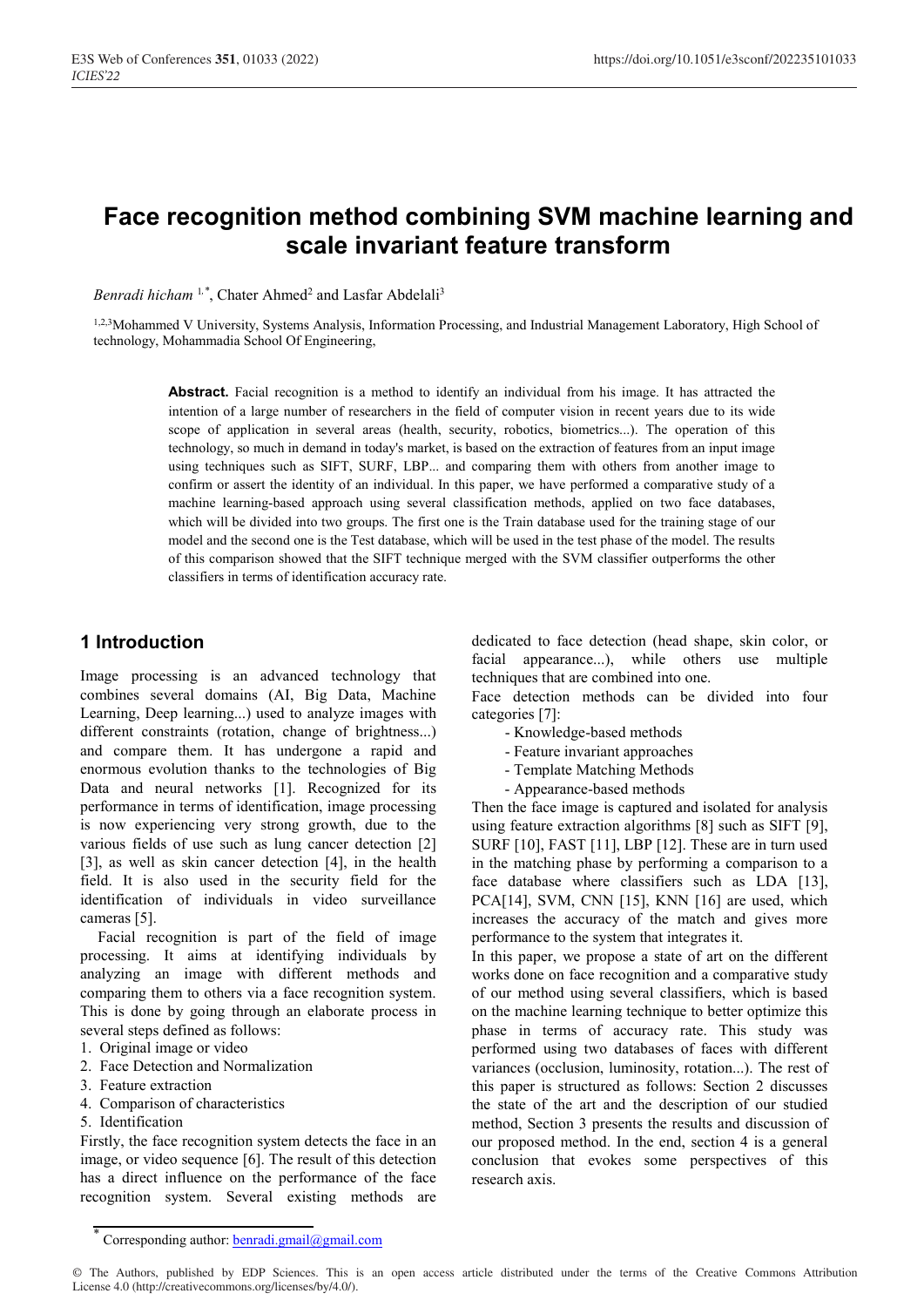## **2 State the art and methods**

## **2.1. Methods based on feature extraction**

Key points or points of interest are existing areas in an image that characterize them. Most of the new approaches are based on this approach to improve the accuracy and processing time of Matching between two images. In [17] two new approaches were developed, the first one uses a SIFT detector and a SURF descriptor, the second one uses a SURF detector and a SIFT descriptor. Tests on two databases LFW and Face94 showed that both methods gave good results up to 87.765%, an accuracy rate for the first method amounts to 85.005% for the second method. [18] Proposed a method that is based on the normalization of vector descriptors and combined with the RANSAC and SIFT algorithm to cancel outliers to calculate the Hessian matrix. This method gave an accuracy rate of up to 96.6%. [18] Examined the quality of various combinations of a detector (SURF, Hariss-Stephen, and Min-Eigen Features) and descriptor (LGHD, PCEHD, and EHD), with the incorporation of dimension reduction using the Hypercomplex Fourier Transform HFT and noise reduction by RANSAC. The result of this examination showed that the method using Eigen Features as the detector and LGHD as the descriptor is the most efficient with a score up to 90.67%. [20] Proposed the exploitation and comparison of SURF and SIFT features in face recognition using SURF-64, SURF-128, SIFT-128, SURFdbl-128, and SIFTdbl-128 where 64 and 128 indicate the dimensions of the feature vectors and dbl indicates that the image size was doubled before feature extraction. This comparison showed that the recognition rate of SURF features (96%) is only slightly higher than that of SIFT features (96.6%). The different results of the state of the art are summarized in the table below (Table 1).

**Table 1.** The accuracy rate of key point approaches

| Method                                        | Database                           | Accuracy<br>rate |
|-----------------------------------------------|------------------------------------|------------------|
| SIFT detector and<br>SURF descriptor $[17]$ . | LFW and Face<br>94                 | 87.765%          |
| SURF detector and<br>SIFT descriptor $[17]$ . | LFW and Face<br>94                 | 85.005%          |
| <b>SIFT and RANSAC</b><br>[18]                | Orl, Grimace,<br>Face<br>95 and 96 | 96.6%            |
| Eigen Features and<br>LGHD [19]               | Face 94 and<br>Grimace             | 90.67%           |
| SURF-128 [20]                                 | Feret                              | 96%              |
| SIFTdbl-128 [20]                              | Feret                              | 96.6%            |

## **2.2 Classification methods**

In the literature, there are new classification methods to improve the accuracy rate based on different classification techniques. In this section, we discuss some of the existing methods such as [21], which evaluated the classification rate of two techniques based on classifiers. The first technique uses the two methods PCA-SIFT and SURF associated with the RANSAC algorithm for feature extraction and uses the Euclidean and Manhattan distance metric for classification. This technique gave a classification result of 96.65% in the case of the Euclidean metric and 93.125% in the Manhattan case. Moreover, the second technique uses TPLBP (Triple Local Binary Pattern) feature extraction method with the SVM (Support Vector Machine) classification method, which gave a result of 98.125800% classification rate. [22] Proposed the design and evaluation of a real-time face recognition system using CNNs, which achieved an accuracy of up to 98.75% on a real-time dataset containing 10 images of 40 individuals for 400 images. A hybrid approach was proposed in [23] using SPA- KNN (SIFT-PCA-KNN). This method is divided into three steps. The first step is to use the Graph-Based algorithm and the SIFT descriptor for image preprocessing. The second step is to extract the important data from the face and represent them as a set of new variables, and then apply the PCA (Principal Component Analysis) method to eliminate the outliers. Finally, the KNN classifier is used in the last part to classify the images. This method gave an accuracy result of up to 96%. Another hybrid method was used in [24] by merging the two techniques Gabor and LBP in the feature extraction part, then the dimension reduction method is used to reduce the pattern vectors, and finally, in the identification phase, two techniques are combined, KNN and SRC. The accuracy

The different results of the state of the art are summarized in the table below (Table 2).

rate reached a value of 94.16%.

|  |  |  | <b>Table 2.</b> The accuracy rate of approaches using classifiers |  |
|--|--|--|-------------------------------------------------------------------|--|
|  |  |  |                                                                   |  |

| Method                            | Database          | Accuracy<br>rate           |
|-----------------------------------|-------------------|----------------------------|
| PCA-SIFT and<br>Euclidean [21]    | Orl               | $96.65\%$                  |
| <b>SURF</b> and Manhattan<br>[21] | Orl               | 93.125 %                   |
| TPLBP and SVM [21]                | Orl               | 98.125800<br>$\frac{0}{0}$ |
| <b>CNN</b> [22]                   | Orl               | 98.75 %                    |
| <b>SPA-KNN</b> [23]               | <b>ESSEX</b> face | 96%                        |
| KNN-SRC [24]                      | LFW               | 94.16%                     |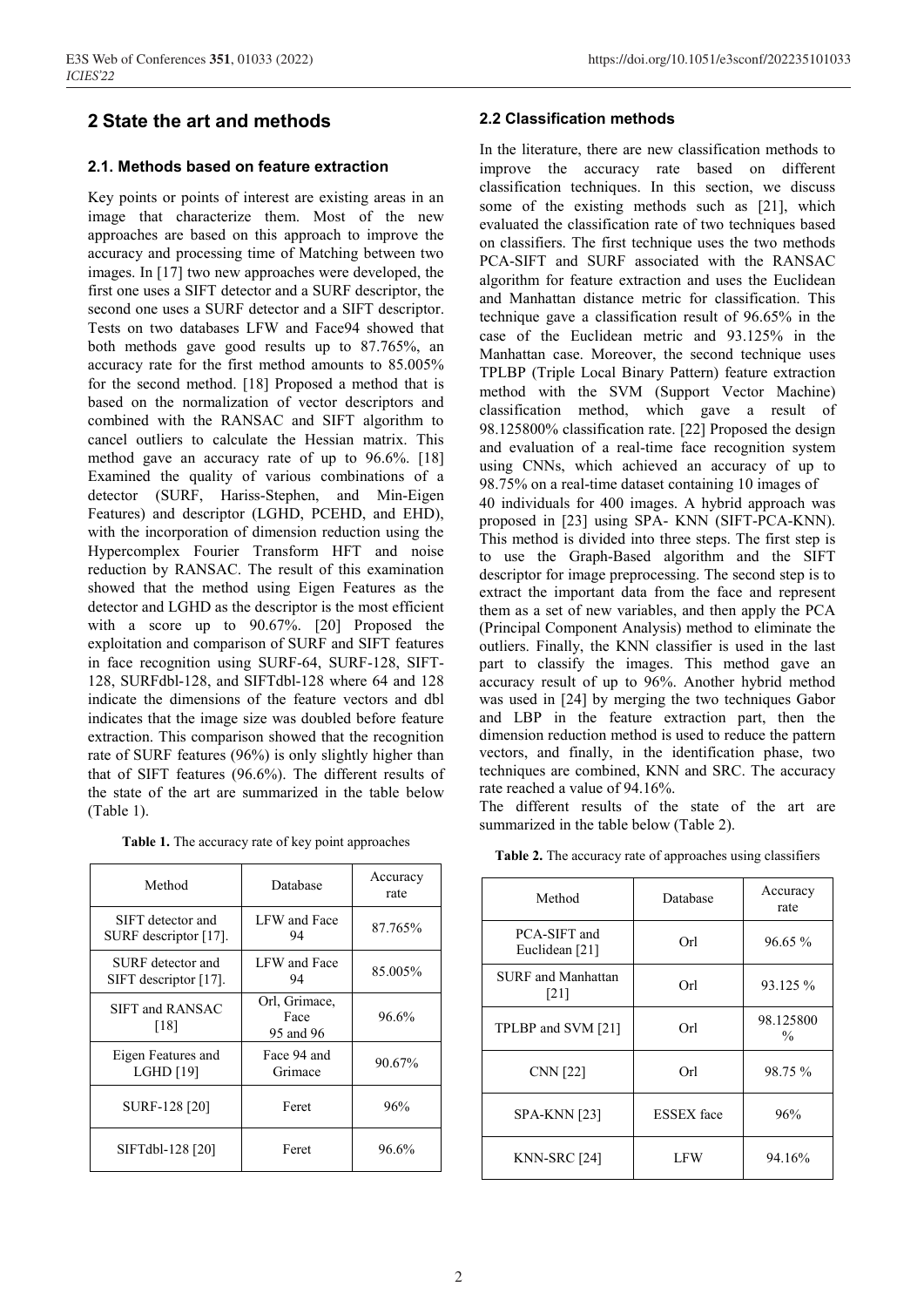## **2.3 Discussion**

Based on the results of this brief overview of the work done, have deduced that the two feature extraction techniques "SIFT and SURF" are robust, with an accuracy rate score exceeding 96% and that the two classification techniques "SVM and CNN" are the most reliable with an accuracy rate score exceeding 98% (see figure below Fig. 1)



**Fig. 1.** The accuracy rate of approaches using classifiers

## **2.4 Database used**

#### *2.4.1 Orl dataset*

The Orl face database [25] contains 400 images of 40 individuals, taken under different conditions, either by lighting variation, facial expression, or facial details. All images have an identical size of 92x112 pixels, with 256 gray levels per pixel.

#### *2.4.2 Sheffield dataset*

The Sheffield face database [26] contains 564 images of 20 individuals where each individual is represented by a set of poses ranging from profile to full face. The images have an identical size of 220x220 pixels and a 256-bit grayscale.

#### **2.5 Proposed method**

To carry out this comparison, we had to carry out several processing steps to arrive at the calculation of the accuracy rate. The set of data processing steps is as follows:

Step 1: The first step is to divide the two databases used into two parts with two different percentages for each part. The first will be named Train and the second will be named Test.

Step 2: In the second step, a classification prediction model was formed from the Train part by applying one of the classification methods used (SVM, KNN, PCA, and 2D-PCA).

Step3: Finally, in the last step, the prediction model was applied on the Test part of the database used and the accuracy rate of the model was calculated using the following formula:



**Fig. 2.** Schematic of the proposed method

#### **2.6 Results and discussion**

The performance evaluation of the different methods was carried out on two orl [25] and Shiefilled [26] databases to test their identification efficiency in the case of a single individual image variance. The results of these tests showed that the proposed technique based on SIFT (Speed Up Robust Features) feature extraction fused with SVM (Support Vector Machine) classification technique performed well in both databases with up to 99.16% accuracy rate for the orl database and up to 99.44% for the Shiefilled database. These results prove that the technique is too efficient despite the presence of variances in the images. For the PCA and 2D\_PCA techniques, the results showed that they are effective in the case of slight variance in the orl database with an accuracy rate of up to 96.25% in the case of the 2D\_PCA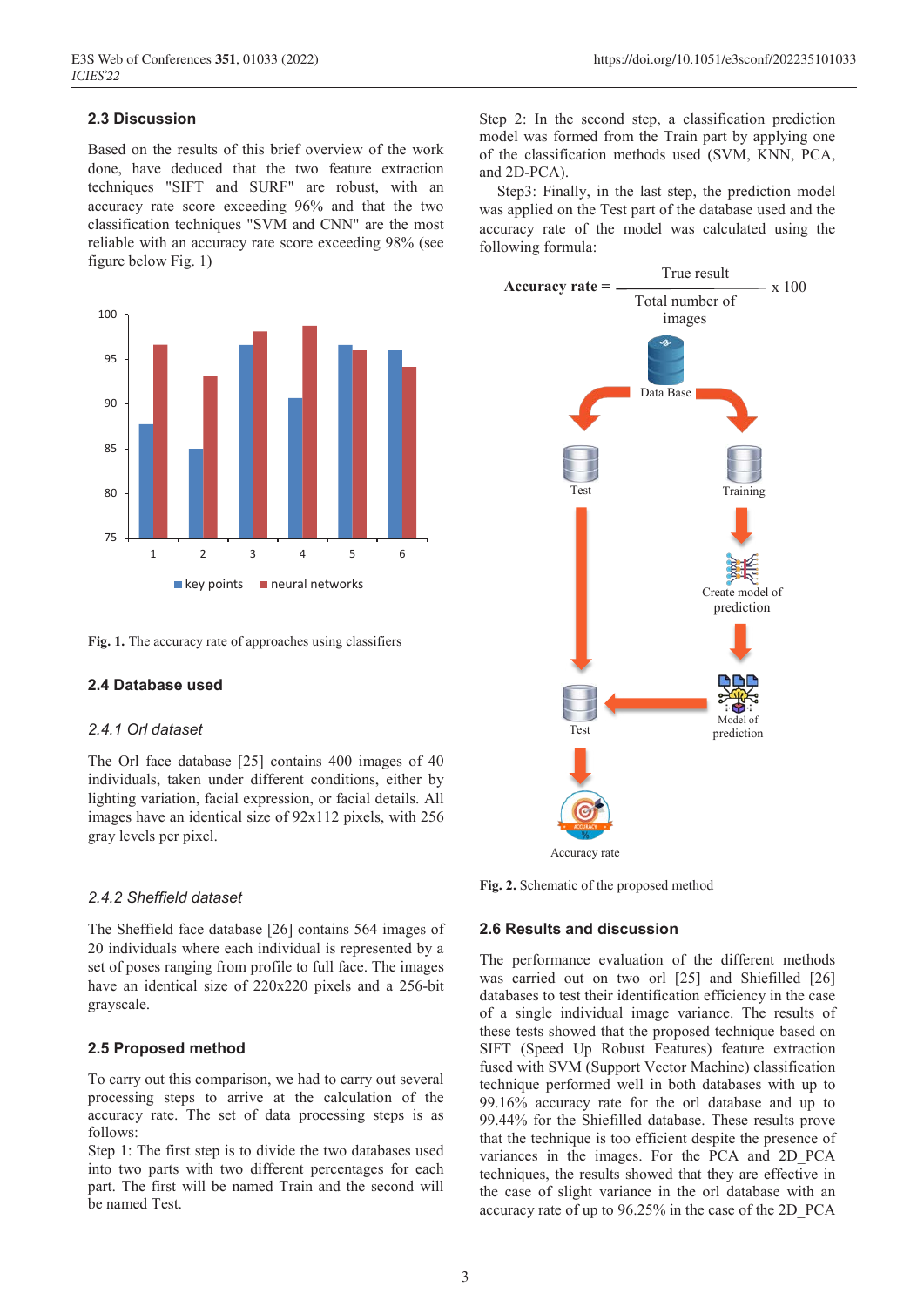method. On the other hand, both techniques are weak in identification in the case of the presence of large variance in the images with a rate varying between 27.11% in the case of the PCA method and 43.10% in the case of the 2D\_PCA method.

| Method       | Orl DataSet | Shiefilled<br>DataSet |
|--------------|-------------|-----------------------|
| $SIFT + SVM$ | 99,16 %     | 99,44 %               |
| $LDA + KNN$  | $96\%$      | 96%                   |
| <b>PCA</b>   | $92.5\%$    | 27,11 %               |
| 2D PCA       | 96,25 %     | 43,10 %               |

**Table 3.** Percentage accuracy rate



**Fig. 3.** The accuracy rate of the tested approaches

## **3 Conclusion**

In this paper, we have developed a new face recognition technique that combines the SIFT method for the key point extraction part and the SVM method for the classification part. To validate our method, a comparison of accuracy rates with other classification techniques (LDA-KNN; PCA. 2D\_PCA) had to be performed using two face databases (Orl and Shefielld). Simulation results show that our SIFT-SVM technique performed well in both databases, with an accuracy rate of 99% in both cases of image variance (small variance for the Orl database and large variance for the Shefielld database). Finally, it is important to perform more tests on other databases that contain more images of individuals such as LFW (Labeled Faces in the Wild) [27] which gathers more than 13,000 images of faces collected on the Web, to concretize and evaluate the performance of these techniques to choose and use the most optimal technique in particular that helps to elaborate better results.

## **References**

- 1. A. Hassouneh, A. M. Mutawa, and M. Murugappan, "Development of a Real-Time Emotion Recognition System Using Facial Expressions and EEG based on machine learning and deep neural network methods," Inform. Med. Unlocked, vol. 20, pp. 100372, 2020.
- 2. A. Chaudhary and S. S. Singh, "Lung Cancer Detection on CT Images by Using Image Processing," in 2012 International Conference on Computing Sciences, Phagwara, India, Sep 2012, pp. 142-146.
- 3. M. S. Al-Tarawneh, "Lung Cancer Detection Using Image Processing Techniques", no. 20, p. 13, 2012.
- 4. U. B. Ansari and T. Sarode, "Skin Cancer Detection Using Image Processing", vol. 04, no
- 5. 04, p. 7.
- 6. C. L. Deepika, M. Alagappan, A. Kandaswamy, H. Wassim Ferose, and R. Arun, "Automatic, Robust Face Detection and Recognition System for Surveillance and Security Using LabVIEW (sCUBE)," in Advances in Digital Image Processing and Information Technology, vol. 205, D. Nagamalai, E. Renault, and M. Dhanuskodi, eds. Berlin, Heidelberg: Springer Berlin Heidelberg, 2011, pp. 146-155. doi: 10.1007/978-3-642-24055-  $3 - 15$ .
- 7. L. Yi-bo and L. Jun-jun, "Harris Corner Detection Algorithm Based on Improved Contourlet Transform", Procedia Eng. , vol. 15, pp. 2239-2243, 2011.
- 8. M. R. Reshma and B. Kannan, "Approaches on Partial Face Recognition: A Literature Review," in 2019 3rd International Conference on Trends in Electronics and Informatics (ICOEI), Tirunelveli, India, Apr 2019, pp. 538-544.
- 9. A. Chater et A. Lasfar, « Comparison of robust methods for extracting descriptors and facial matching », in 2019 International Conference on Wireless Technologies, Embedded and Intelligent Systems (WITS), Fez, Morocco, avr. 2019, p. 1‑4.
- 10. 柏俊峰 Junfeng Bai, 马泳 Yong Ma, 黎静 Jing Li,

樊凡 Fan Fan, and 王宏远 Hongyuan Wang, "Novel averaging window filter for SIFT in infrared face recognition," Chin. Opt. Lett. , vol. 9, no. 8, pp. 081002-081005, 2011.

- 11. S. Gupta, K. Thakur, and M. Kumar, "2D-human face recognition using SIFT and SURF
- 12. descriptors of face's feature regions," Vis. Comput. Comput. 37, no. 3, pp. 447-456, March
- 13. 2021.
- 14. D. Hutchison et al, "Adaptive and Generic Corner Detection Based on the Accelerated
- 15. Segment Test", in Computer Vision ECCV 2010, vol. 6312, K. Daniilidis, P.Maragos,and N. Paragios,